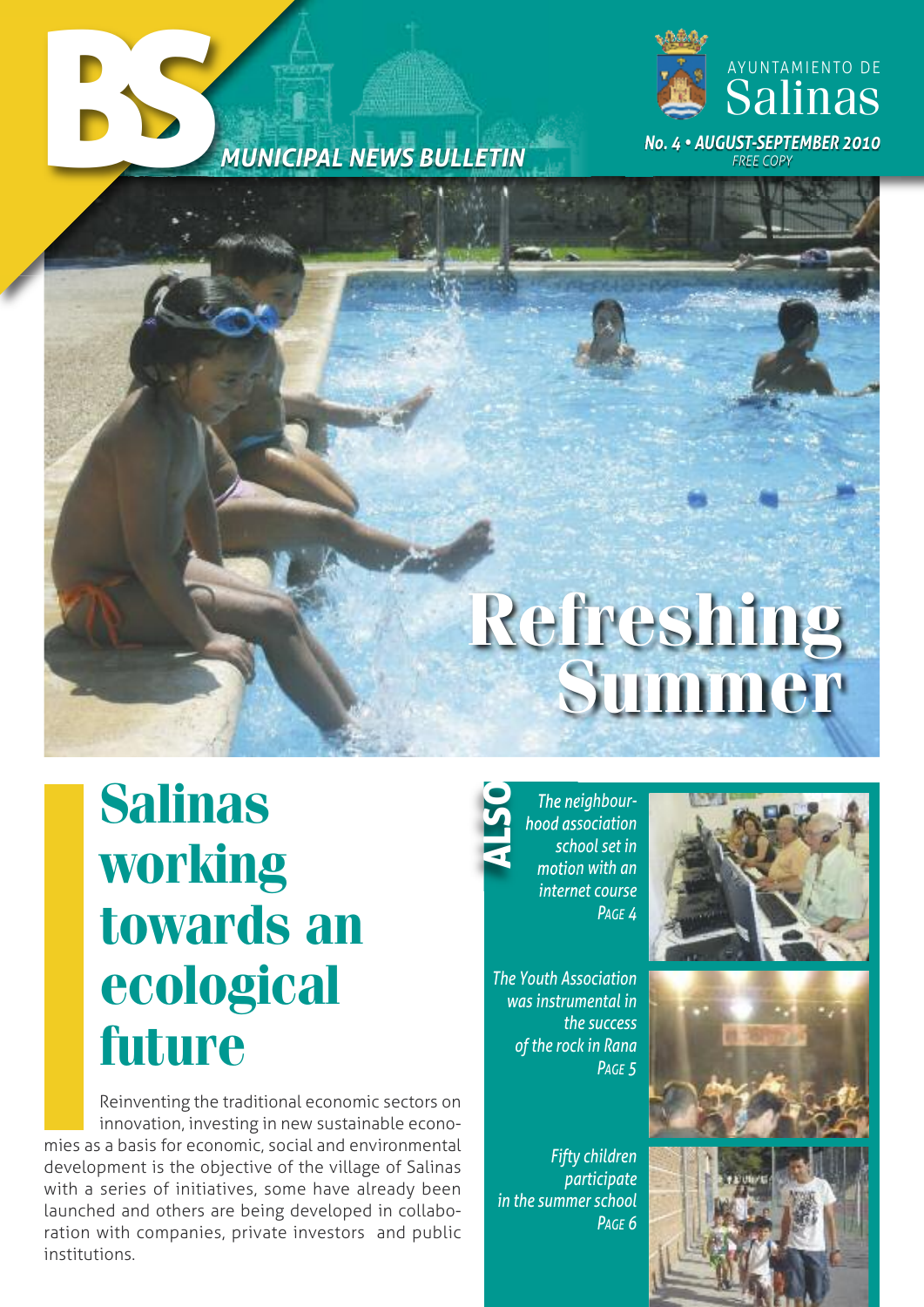

**In a few months the Ecoparc in the area of La Florida will be built at the cost of 200.000 euros**



**Place in which the Ecoparc is located** 

Salinas has been allowed permission for the construction of a park on municipal land in the area of La Florida, with a budget of over 200,000 € which will be funded to the trust plan de la

Generalitat Valenciana. The project also includes the urbanization of the right-hand side of the road of Villena, with the construction of sidewalks. street lighting, and sanitation. This is an



**Virtual recreation Ecoparc project** 

action that will benefit citizens and that will allow that Salinas will be equal to other populations with much more people, in the management of our waste. The Ecoparc, whose works will commence in the month of August, will have available containers for the selective collection of rubble, plant debris, oils, batteries, plastic, cardboard and paper and bulky items, among others. This form is intended to eliminate uncontrolled rubbish dumps that often occur in the outskirts of the town perhaps because the neighbours don't know where to deposit certain things. This new service will be open 24 hours a day through an automated system of access to the site. Construction and urbanization of the Ecoparc works are also an advance in future industrial development zone.

#### **Salinas could host an Ecovillage in the strategic plan of the provincial Council of Alicante**

The municipality of Salinas has the possibility to participate in one of eight projects that the Foundation Metropoli, which directed the prestigious architect Alfonso Vegara, in designing the strategic plan for the province of Alicante, commissioned by the provincial government. Specifically our municipality could host an Ecovillage, i.e. a residential area built under the parameters of sustainability and environmental quality in order to attract new residents interested in enjoying a type of environmentally friendly housing. The City Council continues steps towards this important initiative would enable the professional reintegration of many people in the construction of these houses, which would be the projection of the municipality itself in a different from the traditional sector.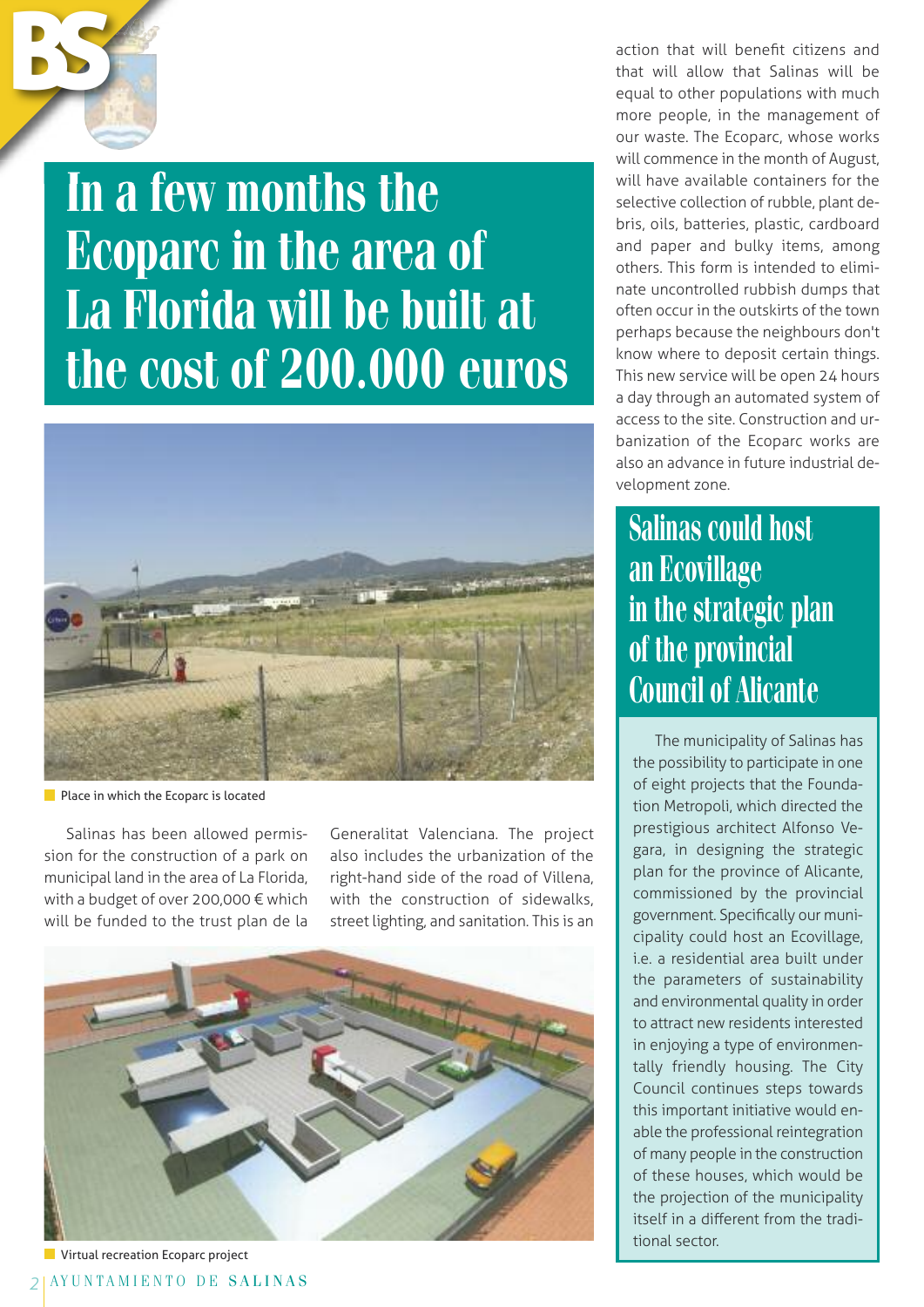## **Biovalle Salinas, an ambitious project involving businesses, public institutions and universities**

The Biovalle project brings a vision on how to transform our Salinas into a more humane, united, innovative, competitive and sustainable area. It promotes the generation of wealth, employment and well-being which will make use of the biotechnological potential zone, forest and agricultural resources. Biovalle Salinas, a project involving our City Council, proposes the creation of an industrial plant ,in warehouses owned by the town hall, in the production of plant extracts for active ingredients which serve as additives for the cosmetic, hygiene and food industry. This plant will use vegetable raw materials produced by an agricultural cooperative, called Eco-

valle, created for this project. This project proposes a model Association of farmers of the area with entrepreneurs and investors of industry, tourism, agriculture and forestry sectors. The society will treat crops to introduce, as well as the forest exploitation, to supply the materials industry premiums, ecological management d them gardens and green spaces of the region and the gestation of a Agroecológica Experimental station. The project is now in phase of Constitution of different agencies to participate in it and due to its complexity is a very interesting initiative to revitalize our economy in the medium and long term.



An agreement with a private solar company will allow the generation of clean solar energy and bring significant economic benefit for the municipal coffers of 45,000 € per year. This solar installation, which has meant no investment on the part of Salinas, has been installed on the roof of the Sports Centre, changing rooms, market square, industrial warehouses, and a constructed parking area near the municipal cemetery, among others. With this action the municipality achieves a significant reduction of CO2 into the atmosphere, contributing in the creation of optimal conditions for sustainability and commitment towards the environment.

#### **Roofs will generate clean solar energy and will show benefits for the Town Hall**



Solar panels will serve as a ceiling for the under cover parking of the cemetery

#### **Meeting of the Covenant of mayors to reduce energy consumption and improve the environment**

The Mayor of Salinas, Isidro Monzó, attended the European Parliament, at the beginning of May, to sign the 'Covenant of mayors' alongside more than 40 Alicante counterparts and nearly two thousands European mayors. It is

an alliance to be developed and implemented in the municipalities sustainable energy which involves, among other things, the reduction of more than 20% in CO2 emissions in its territory by 2020.

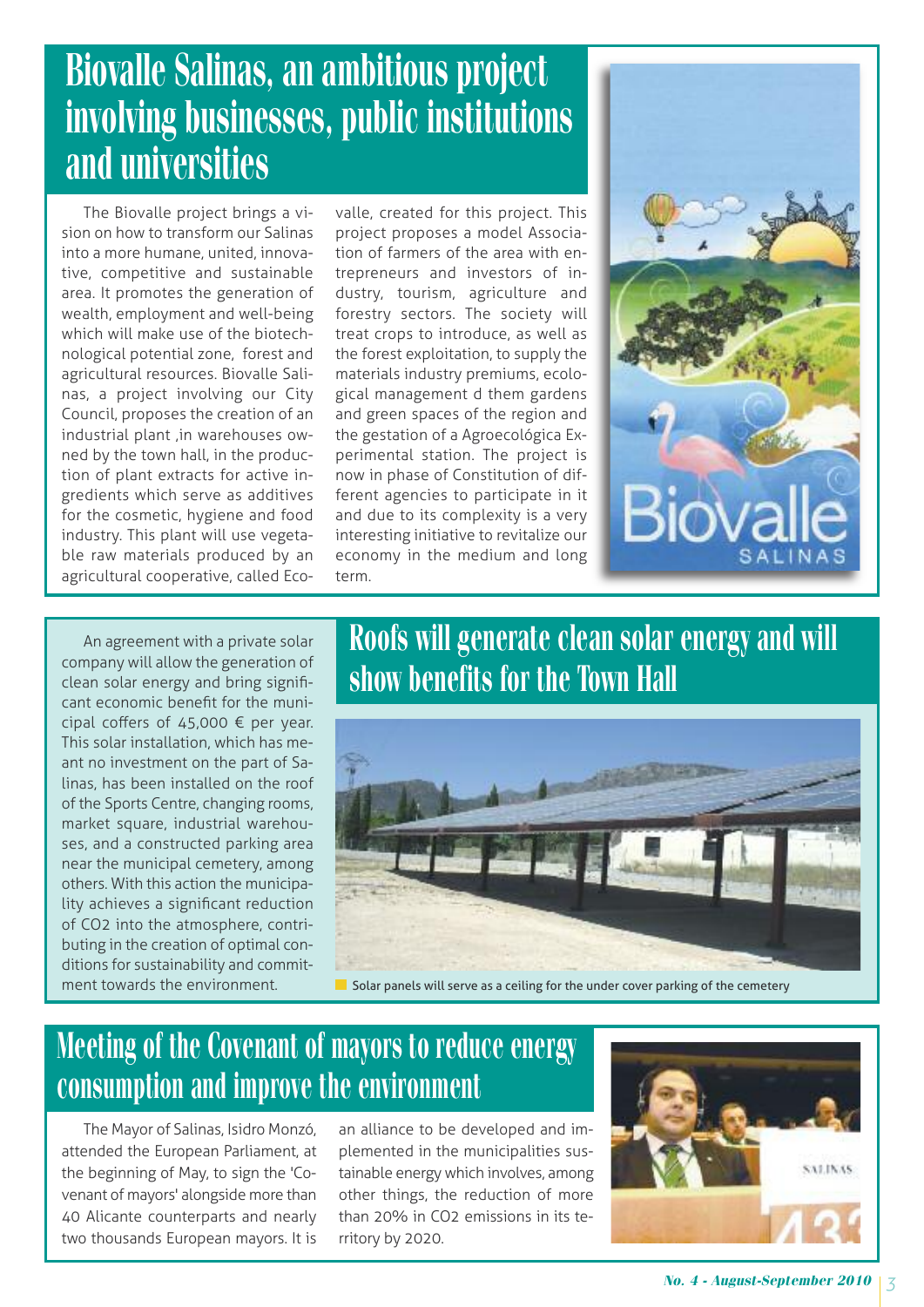

# news in brief

#### **End of term party in the college**

Inflatable castles, music, dance, jokes and Sport were the main activities of the year-end party held at our Lady of the Rosary, where you could enjoy some events prepared with love and care by teachers and pupils alike. The event, held by students of 4º ESO and 2nd Bachillerato attending the Pascual Carrión high school of Sax-Salinas, was held at the end of June. The inner courtyard was filled with family and friends who applauded the different actions and were shown a visual tour through the academic career of the young graduates.



#### **Residents of Los Castillos have electricity**

Residents residing in the area of Los Castillos are to receive electricity. A company is carrying out the installation of electrical poles to supply electricity to 18 dwellings that haven't had electricity up until now. The Project involves the city of Salinas as promoter and the installation cost is to be paid by the residents.



#### **Social welfare distributes 500 kilos of food among the needy**

The area of social welfare of the City Council is distributing a total of 500 kg of food, among people in need, in our municipality. It is being managed with the collaboration of the Spanish Red Cross. This programme of distributing food, amongst families with problems, is the second time that is has been carried out in Salinas and is coordinated by the Department of Social Affairs and Caritas.

#### **Fourteen civil protection volunteers monitor the environment in the Salinas mountains during the summer**

A total of 14 volunteers, from the local body of civil protection, are involved in the task of guarding the environment and Salinas mountains. During weekends and bank holidays in July, August and September, these troops are carrying out an impor-



tant work for the prevention of fires, preventing illegal camping, informing residents on the ban of burning plant debris during the months of summer and also the prohibition of access of vehicles on tracks and ultimately to ensure that they make good use of our environmental heritage. Voluntary civil protection workers attended, during different months, courses in first aid, flooding, etc. in order to acquire the necessary knowledge for any emergency. They also work all year round to control activities organized by the City Council both festivals and other events such as the artisan market, sports or music concerts.

#### **Seven unemployed find work via EZOINT and PAMER programmes**

The city of Salinas has hired seven unemployed people in the area, to carry out different tasks, with the aid of EZOINT and PAMER programmes. Two of these six workers are employed in janitorial work in municipal units, while the rest will be devoted to clearing, settlement of roads and packaging of some recreational areas in the suburbs as the Hermitage of San Isidro.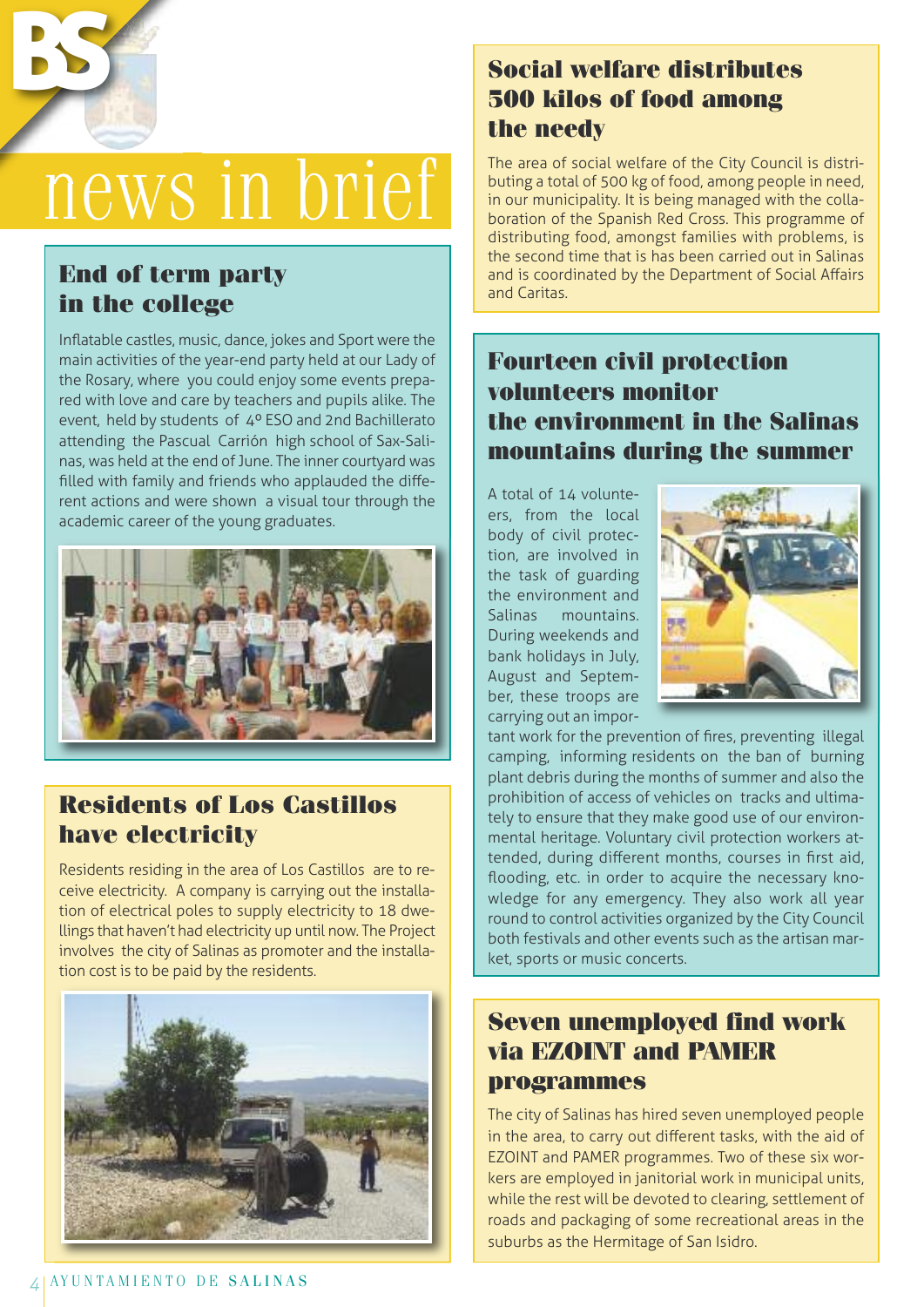#### YOUTHS

# **Young people of Latvia, Hungary and Greece will visit Salinas in the middle of September within a European exchange programme**

Close to 40 youths from Latvia, Hungary and Greece will spend a week staying in Salinas, as part of a European project managed by the Department of youth exchange. This ambitious project will continue at Easter next year, when youngsters from Salinas will visit Greece to meet everyone again. It is intended to provide an Exchange to teach different cultures and show different environment. Young people who come to Salinas will stay at Casa Calpeña, managed by the company Coliaven, which has prepared a programme to make them aware of the route

of the castles, the wine, and share experiences with young people in the municipality. There will also be visits to the main points of interest in our town. There will also be an event held on the 17th of September at Casa Calpeña, a gastronomic journey with the most typical of our cuisine, the gachamiga, when anybody can join in if they wish. This activity highlights the work done by the youth of the area, by offering alternatives to local youths while promoting our population, and is a wonderful opportunity for Salinas to be known in other parts of Europe.



Casa Calpeña will house young Europeans and monitors who will accompany them.

#### **The Youth Association was instrumental in the success of the rock in Rana**

The event exceeded all forecasts, both in the attendance and the quality of the bands that participated in the festival of music, named this year Rock in Rana, because of the place chosen for your celebration. Members of the Youth Association were paramount in the development of the event and the selection of musical groups, with the full confidence of the Town Hall. The highlight was the appearance of a local group called "The Salt Factory", which was applauded by the spectators who appreciated the quality of performance. Two prizes were won. The winner of the acoustic guitar, signed by Estopa, was won



by Fabiana Ferreira with the number 3678, while the weekend for two people to a country house in Cónchar (Granada), went to Diana Pastor with the number 3457. Alongside the music festival, there was an artisan market, which also generated an important influx of visitors.

#### **Ibizan party in the municipal swimming pool**

On the last weekend of July the Youth Association held an attractive Ibizan party in the muni-

cipal swimming pool, where everyone came dressed in white. This group, which is working to give impetus to this important sector of the population together with the Town Hall, already prepares a number of projects for medium and long term.

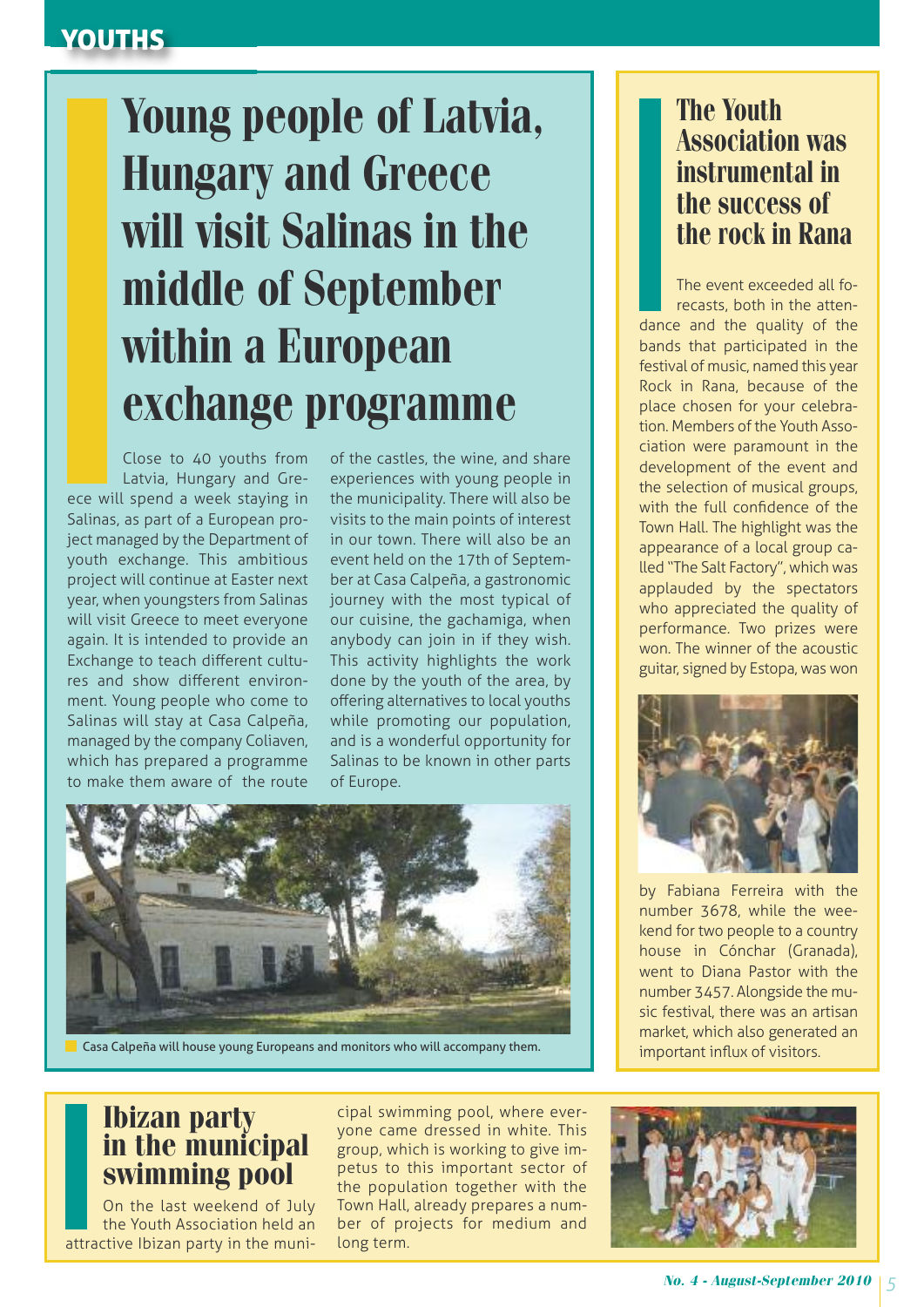

teachers room of the school with Mauro, the coordinator of the group, to prepare the activities of the day and provide them with materials. **08 30**



**09 00**

Children accompanied by their parents arrive at the door of the school, and each

monitor is responsible for his group. Sleepy, but loaded with energy, the small children are directed to their class.







and making use of the summer for extra studying .



*6* AY U N T A M I E N T O D E S A L I N A S

• In Arturo's class there are children from 7 to 12 years old. Including Manuel, 7 years old, who is improving his writing, and Lucia, 9 years old, who is studying mathematics. The rest have also brought study books from home so they won't forget what they have learnt.

• The monitor Laura, is in charge of boys and girls between 6 and 8 years old that also begin the morning with work, like Alexis, 7 years old, who is reading a story and thus improving the understanding of text.



• On the ground floo in Marina's class there are children from 5-6 years old doing exercises, painting and improving writing.



• Also on the ground floor are the youngest children of this summer school. The



children from 3 to 4 years do exercise they have brought from home or those that the monitor Cristina provides.

## **10 00**

Break. When the children can enjoy sitting in

the shade, or practising their favourite instrument. In spite of the heat, snack in hand, they take advantage of playing on the football pitch.





In the classes, performing activities such as

workshops, films, gymkanas or games. Today there are activities with coloured chalk and plastic cups, but the day before the children were using clay.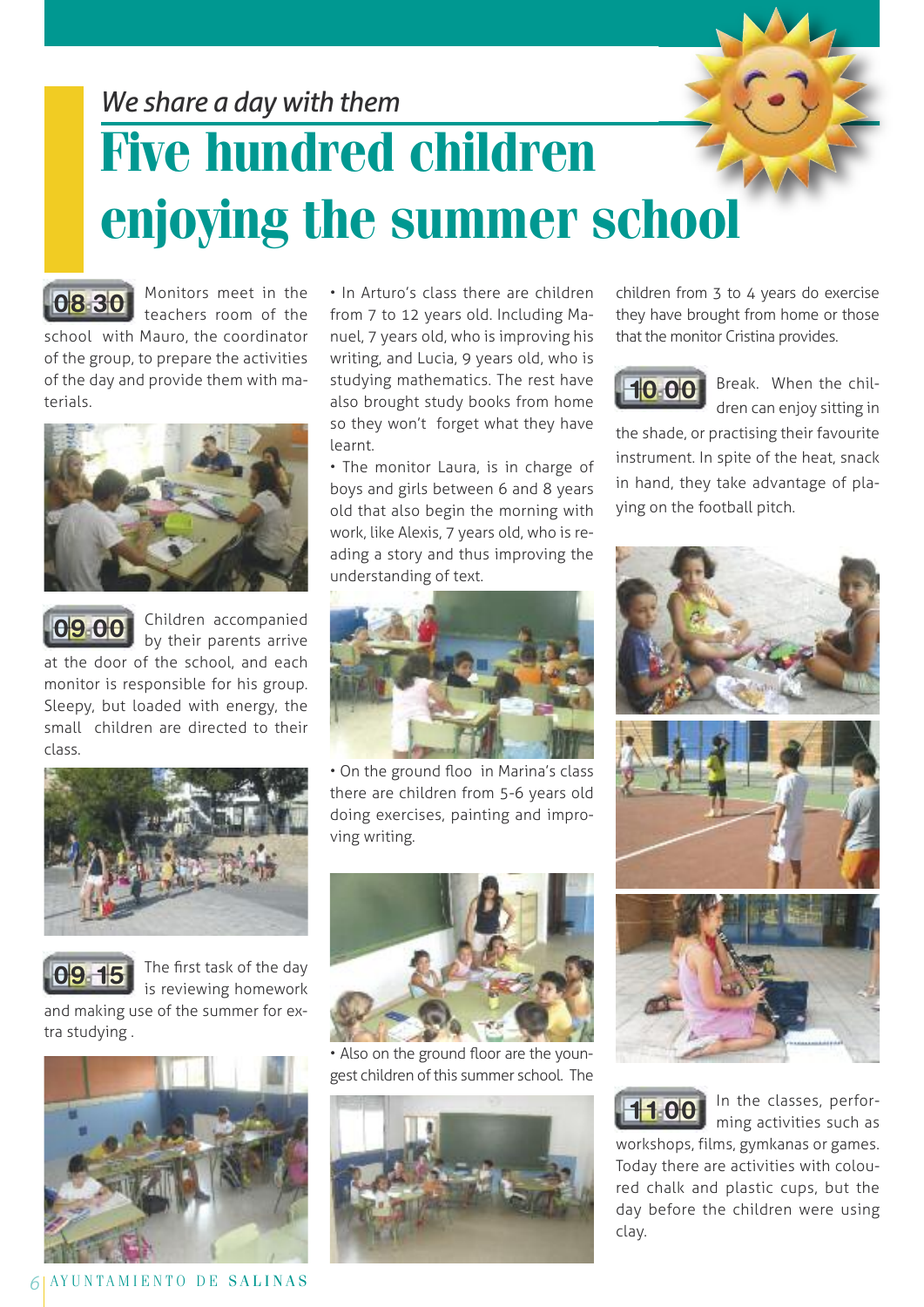





Comes the most awaited moment. Everyone agrees that bathing in the municipal swimming pools is the best of these **12 00**

healthy and fun summer activities that have occupied their mornings in July. And a welcome break for the parents!!

# RESIDENTS **Starts the neighbourhood school with an internet course**

The residents association in Salinas has launched the neighbourhood school, an interesting initiative that seeks to address the concerns of the inhabitants of this town. First action already under way is an internet course for beginners which has had a very good response so that they have had to establish four classes of 15 students each. The course is structured into a series of sessions of two hours each day and is to be held at the school computer room Virgen del Rosario. Residents of all ages are taking advantage of this course. This is the case of Victoria Galvañ 69 years, who confesses that "it is fun". When asked for the reason for doing the course she explains that she was embarrassed that her grandson of ten years old knows how to use internet and that she doesn't. Moreover, Internet is also useful for reading newspapers, searching information, for example about travel, and making doctor's appointments. Internet has many uses ,as Elena López, 44 years old, found out when she wanted to find information about sports, or the case of Loli Cerdán who recognizes that, in addition to making doctor's appointments, is very practical for the renewal of unemployment that can be done on the network without having to leave the house. All confirm that there is a computer con-



nected to internet at home and now have decided to stop seeing it as a home appliance and to take action and navigate cyberspace. The neighbourhood school has the patronage of the Ministry of solidarity and citizenship and the collaboration of the city of Salinas, and soon will launch other initiatives such as the programmes "Healthy Salinas " and "Safe Salinas ", headed mainly for European residents who need to know issues such as the new Spanish highway code or theft in the houses in the suburbs, a group of residents which represent 18% of the population of the municipality.